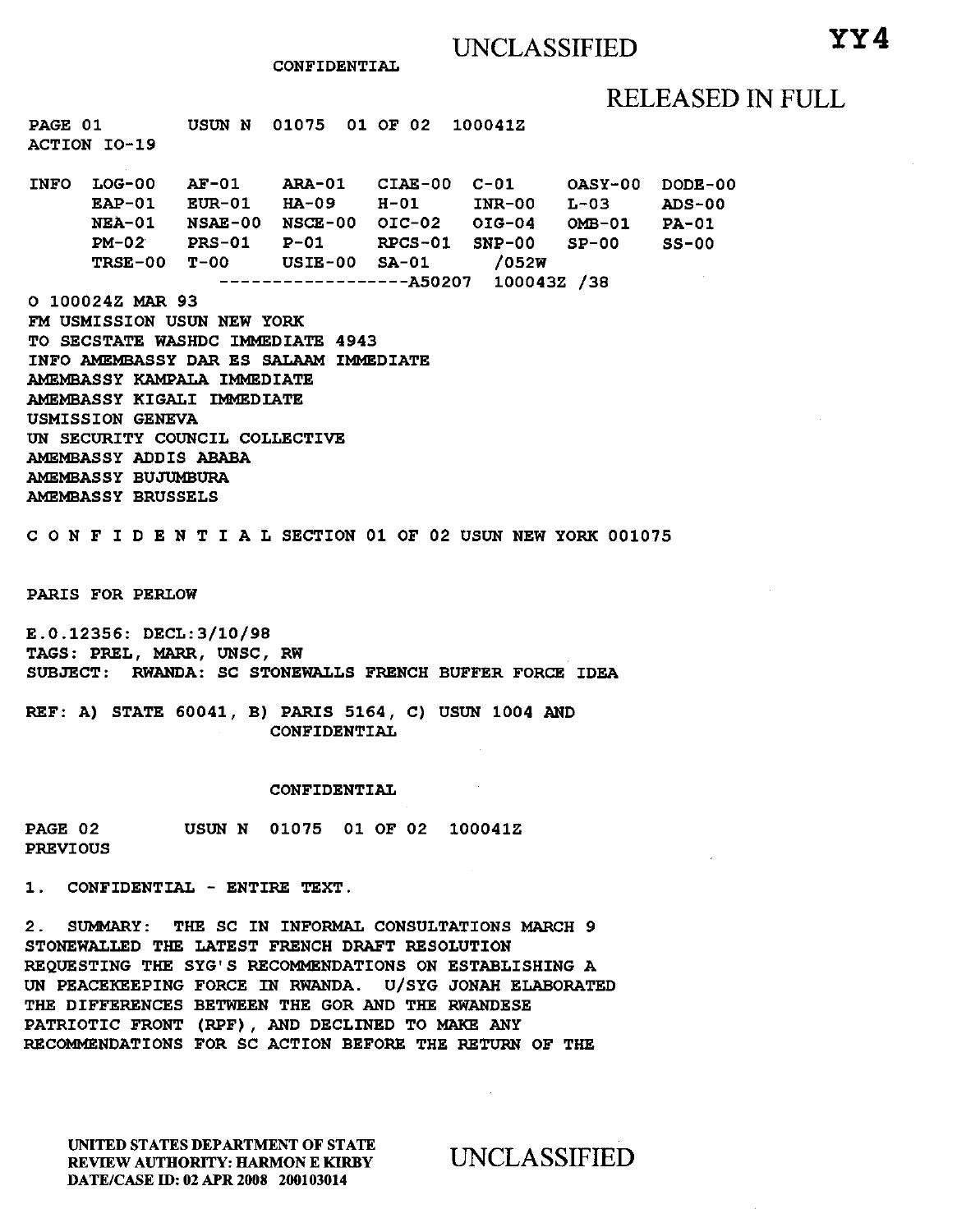## **GOODWILL MISSION FROM THE REGION.**

UNCLASSIFIED

**3. U/SYG** JAMES **JONAH GAVE THE COUNCIL A PRELIMINARY ASSESSMENT OF THE GOODWILL MISSION TO RWANDA'S FINDLNGS. HE INFORMED THE COUNCIL THAT THE GOR ENVISAGED AN INTERNATIONAL FORCE UNDER UN COMMAND, WHILE THE RPF PREFERRED AN EXPANDED OAU NEUTRAL MONITORING GROUP (NMOG) IN THE BUFFER ZONE. THE GOR WOULD LIKE TO SEE THE OAU REDUCED TO PARTICIPATING IN THE JOINT COMMITTEE ON THE TECHNICAL ASPECTS OF THE CEASEFIRE. THE RPF UNDERLINED TO THE GOODWILL MISSION THAT THEY HAD NO INTENTIONS OF TAKING KIGALI MILITARILY. THE RPF'S COMMITTMENT TO PULL BACK TO ITS FEBRUARY 8 POSITIONS WAS CONDITIONAL ON A NEUTRAL FORCE MONITORING THE BUFFER ZONE. THE RPF TOLD THE GOODWILL MISSION THAT THE UN SHOULD ONLY TAKE PART IN THIS NEUTRAL FORCE IF THE OAU REQUESTS THEIR PARTICIPATION.** 

**4. THE GOODWILL MISSION, ACCORDING TO JONAH, WITNESSED HARASSMENT OF THE POLITICAL OPPOSITION. THEY FOUND THE CONFIDENTIAL** 

## **CONFIDENTIAL**

**PAGE 03 USUN N 01075 01 OF 02 100041Z SITUATION ON THE BORDER TO BE CALM. MANY DISPLACED WERE LOCATED IN CAMPS CLOSE TO KIGALI, POSING A DANGER OF SPILLING INTO THE CAPITAL AND EXACERBATING AN ALREADY TENSE SITUATION. JONAH REPORTED THAT THE SYG INTENDS TO HOLD FURTHER DISCUSSIONS WITH THE OAU AND TANZANIA. THE SYG PROMISED OAU SYG SALIM SALIM, WHEN SALIM VISITED NEW YORK RECENTLY, TO WORK OUT A COMMON POSITION IN CONSULTATION WITH THE OAU. LATER IN THE CONSULTATION, JONAH REITERATED THAT THE PARTIES WERE NOT IN AGREEMENT ON THE UN AND OAU ROLES, BUT THAT THE SYG, IN GENERAL, SUPPORTS REGIONAL ARRANGEMENTS. THE GOODWILL MISSION WILL MEET WITH RPF LEADERSHIP IN ARUSHA THIS WEEKEND. THE SYG WILL NOT REPORT TO THE COUNCIL AGAIN UNTIL THE MISSION RETURNS.** 

**5. FRANCE THEN COMMENTED ON ITS DRAFT RESOLUTION (FAXED TO DEPT), NOTING THAT IT WAS AMENDED TO TAKE INTO ACCOUNT THE PROGRESS MADE AT DAR ES SALAAM. THEY CLAIMED THE NEW DRAFT DOES NOT PREJUDGE THE SYG'S RECOMMENDATIONS, BUT LOOKS AT WHAT COULD BE DONE TO ESTABLISH A UN PEACEKEEPING FORCE TO ACT IN CONJUNTION WITH THE OAU. FRANCE SPECIFIED THAT THE FORCE WOULD BE IN THE FRAMEWORK OF CHAPTER 6 OF THE CHARTER -- NAMELY, THAT THE AGREEMENT OF THE PARTIES WAS NEEDED.**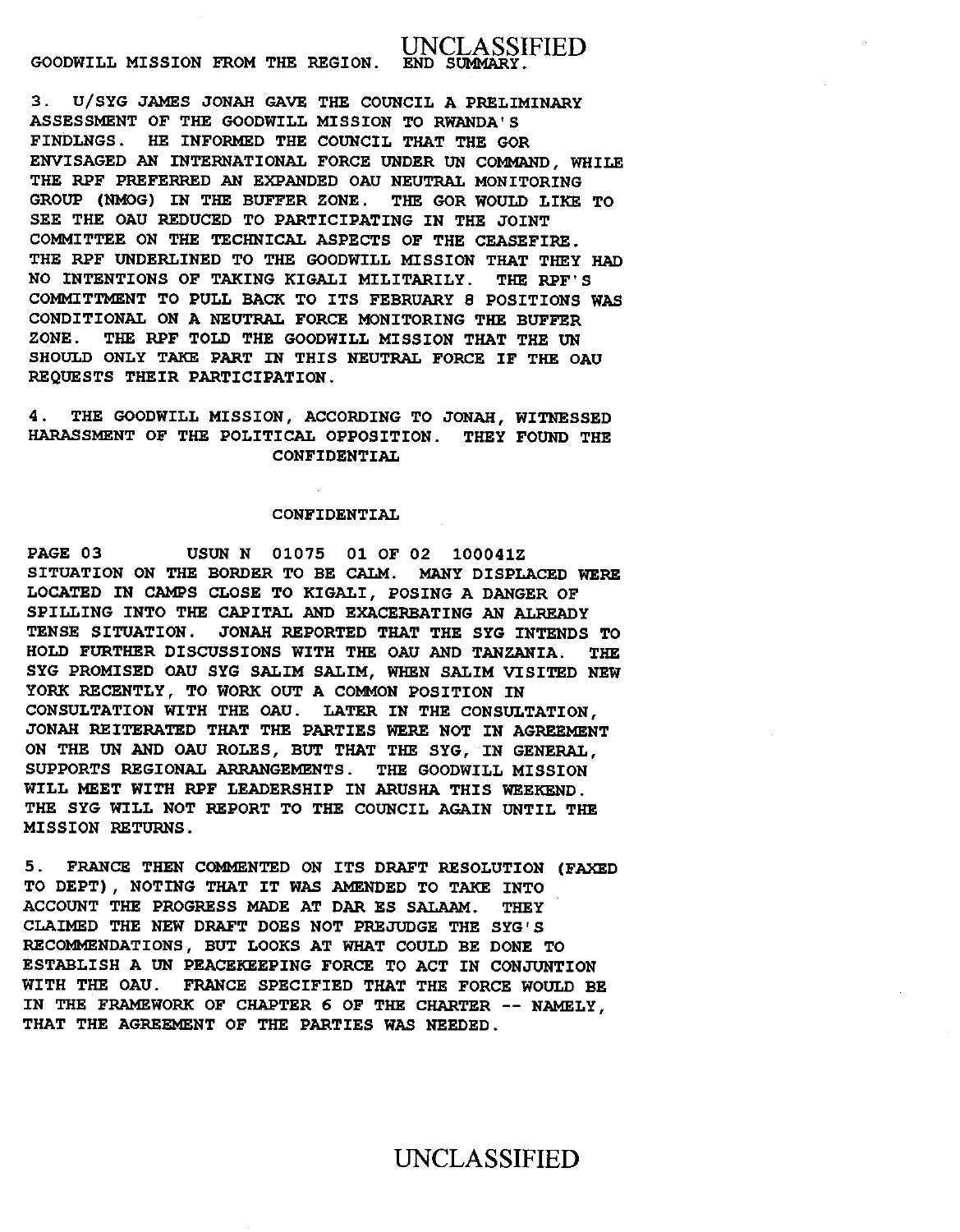# UNCLASSIFIED

**COOPERATION WITH THE OAU WAS MENTIONED IN BOTH THE PREAMBULAR AND OPERATIVE PARAGRAPHS. THE CLEAR SIGNAL FRANCE HOPES THE SC WILL SEND WITH THIS RESOLUTION IS AN EXPRESSION OF SUPPORT FOR A NEGOTIATED SETTLEMENT.** 

**6. FRANCE STRESSED THAT ITS FORCES, CONTRARY TO RUMOR, WERE IN RWANDA SOLELY FOR THE PURPOSE OF PROTECTING THE CONFIDENTIAL** 

## **CONFIDENTIAL**

**PAGE 04 USUN N 01075 01 OF 02 100041Z**<br>FRENCH COMMUNITY. THE DEPUTY PERMREP DISAVOWED THE DEPUTY PERMREP DISAVOWED ANY **INTEREST IN VOLUNTEERING FRENCH TROOPS TO BECOME PEACEKEEPERS, ALTHOUGH THEY MIGHT BE PERSUADED TO CONSIDER CONTRIBUTING TO A PEACEKEEPING OPERATION IF THEY WERE ASKED. THE RISK OF AN EXPLOSION IN RWANDA WHICH WOULD HAVE IMPLICATIONS FOR THE WHOLE REGION MADE IT NECESSARY TO ADOPT A RESOLUTION AS SOON AS POSSIBLE.** 

**7. ONLY AFTER A LONG, STONY SILENCE, INDICATIVE OF A RELUCTANCE TO CONSIDER THE FRENCH DRAFT, DID ANY OTHER MEMBERS OF THE CO UNCIL TAKE THE FLOOR. THE UK POSED QUESTIONS ABOUT THE ROLE OF THE OAU, AND WHAT THE UN MIGHT DO TO ASSIST THE OAU'S EFFORTS. UK PERMREP HANNAY CAUTIONED THAT THE SC MUST REINFORCE, NOT UNDERCUT THE DAR ES SALAAM AGREEMENT. HE POINTED OUT THAT THE RPF LETTER TO THE SYG INDICATED THEY WOULD NOT WELCOME THE INTERVENTION OF THE SECURITY COUNCIL. SPAIN VOICED SUPPORT FOR THE OAU, AND REMARKED THAT THE HUMANITARIAN ASPECT OF THE PROBLEM SHOULD BE TREATED IN THE SECRETARIAT'S REPORT. CAPE VERDE NOTED THE NEED TO** 

## **CONFIDENTIAL**

**NNNN** 

#### **CONFIDENTIAL**

## UNCLASSIFIED